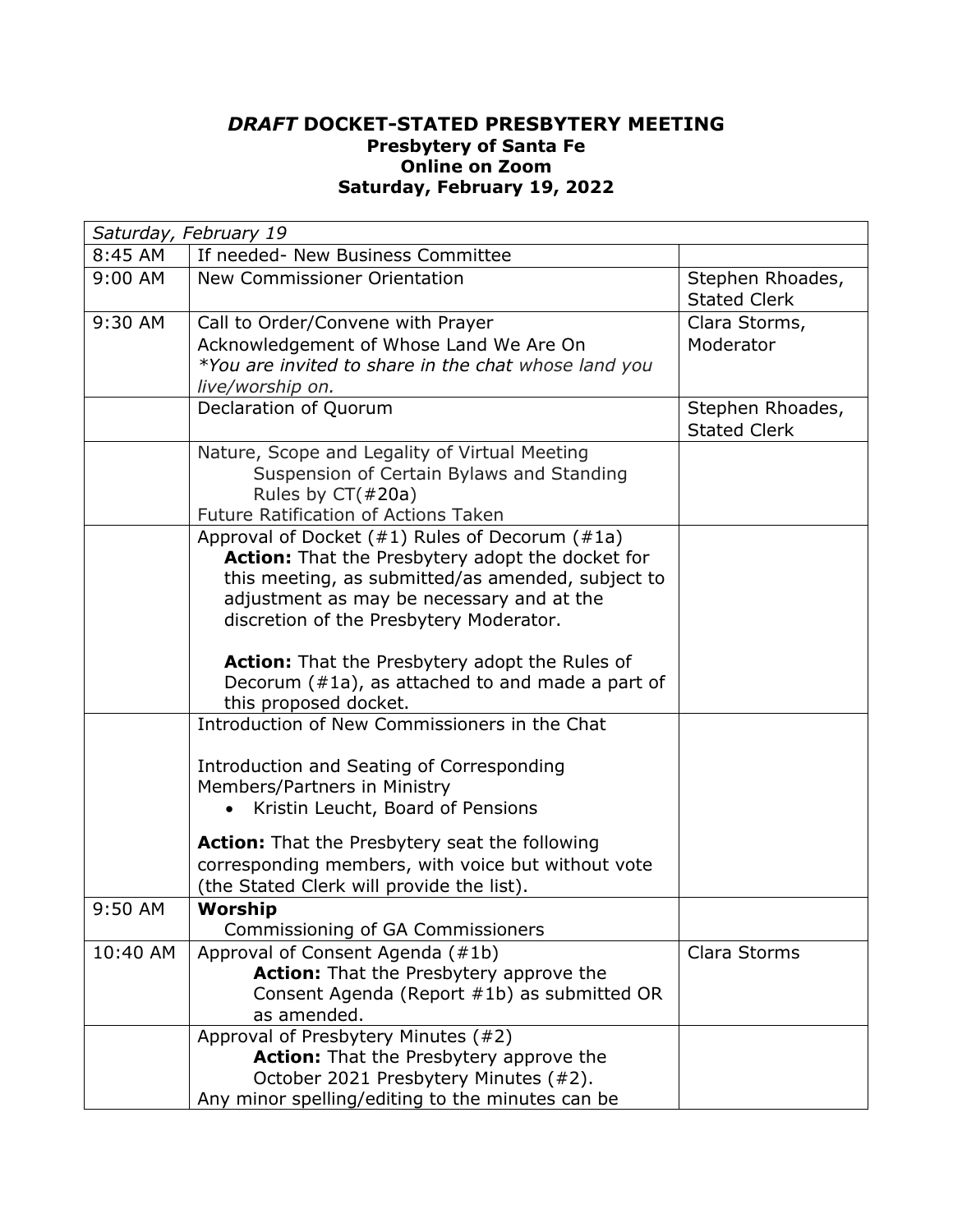|          | emailed to the Stated Clerk.                                               |                    |
|----------|----------------------------------------------------------------------------|--------------------|
| 10:45 AM | Greetings from Board of Pensions                                           | Kristin Leucht     |
| 10:50 AM | Overture Task Group                                                        | Susan Keil Smith   |
|          | Consideration of Concurrence of Overtures from Other                       |                    |
|          | Councils to General Assembly (#100)                                        |                    |
|          | <b>Action:</b> That the Presbytery approve the                             |                    |
|          | concurrence of the overtures from other councils to                        |                    |
|          | General Assembly as submitted by the Overture<br>Task Group OR as amended. |                    |
| 11:10 AM | Reports from Committees, Commissions and Officers                          | Harry Eberts,      |
|          | of the Presbytery:                                                         | Moderator-Elect    |
|          |                                                                            |                    |
|          | Report from Commission on Ministry (#12)                                   | Catherine Robinson |
|          | Revised Minimum Compensation                                               |                    |
|          | Action: To raise the minimum compensation                                  |                    |
|          | for Pastors and Christian Educators to \$44,675                            |                    |
|          | starting in January 1, 2023.                                               |                    |
|          |                                                                            |                    |
|          | Welcoming New Members/Faith Sharing (#12a)                                 | John Guthrie       |
|          |                                                                            | Judy Wellington    |
|          |                                                                            |                    |
|          | Report from Commission on Preparation for Ministry                         | David Whiteley     |
|          | (#10)                                                                      |                    |
|          |                                                                            |                    |
|          | Report from Committee on Representation and<br>Participation(#14)          | Ginna Bairby       |
|          | <b>Action:</b> To elect RE Carol Cochran as Treasurer                      |                    |
|          | of the Presbytery of Santa Fe.                                             |                    |
|          |                                                                            |                    |
|          | Report from Commission on Finance and Property                             | Kathy Rhoades      |
|          | (#60)                                                                      | Carol Cochran      |
|          | Treasurer's Report (#62, #67, #68)                                         |                    |
|          |                                                                            |                    |
| 11:50 AM | RECESS AND CONVENING OF THE CORPORATION,                                   | Stephen Rhoades    |
|          | The Presbytery of Santa Fe, a New Mexico Corporation                       |                    |
|          | <b>Action:</b> That the Presbytery recess and convene                      |                    |
|          | the Corporation, The Presbytery of Santa Fe, for                           |                    |
|          | the purpose of electing corporate officers, with                           |                    |
|          | prayer.                                                                    |                    |
|          | <b>Action:</b> That the Presbytery elect the following                     |                    |
|          | persons to serve as officers of the Corporation, The                       |                    |
|          | Presbytery of Santa Fe, a New Mexico Corporation,                          |                    |
|          |                                                                            |                    |
|          | effective January 1, 2022: Elder Clara Storms,                             |                    |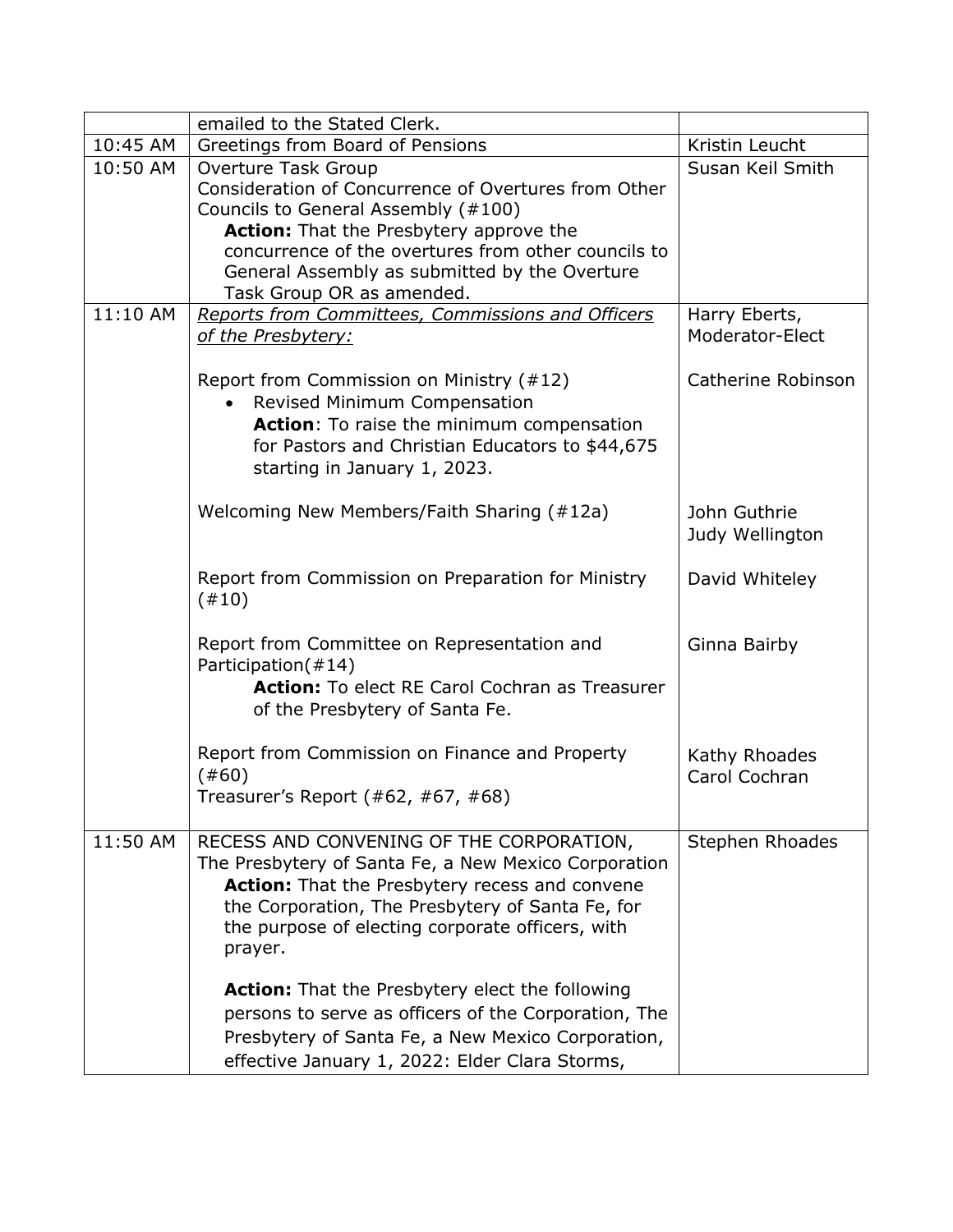|          | President; Elder Carol Cochran, Treasurer; Elder                                                                                                                                                                                                                                                                                                                                                                                                                                                                                                                                                                                                                                   |                           |
|----------|------------------------------------------------------------------------------------------------------------------------------------------------------------------------------------------------------------------------------------------------------------------------------------------------------------------------------------------------------------------------------------------------------------------------------------------------------------------------------------------------------------------------------------------------------------------------------------------------------------------------------------------------------------------------------------|---------------------------|
|          | Stephen Rhoades, Secretary                                                                                                                                                                                                                                                                                                                                                                                                                                                                                                                                                                                                                                                         |                           |
|          | <b>Action:</b> That the Corporation adjourn and<br>reconvene as The Presbytery of Santa Fe, a mid-<br>council of the Presbyterian Church (U.S.A.), with<br>prayer.                                                                                                                                                                                                                                                                                                                                                                                                                                                                                                                 |                           |
| 12:00 PM | Reports from Committees, Commissions and Officers                                                                                                                                                                                                                                                                                                                                                                                                                                                                                                                                                                                                                                  | Clara Storms,             |
|          | of the Presbytery continued:                                                                                                                                                                                                                                                                                                                                                                                                                                                                                                                                                                                                                                                       | Moderator                 |
|          | Report from Stated Clerk (#4)<br>Overture to General Assembly in support of a<br>gun buyback program (#4a)<br><b>Action:</b> That the Presbytery submit the<br>Overture supporting the gun buyback program,<br>Guns to Gardens Movement, to the 225 <sup>th</sup><br>General Assembly.<br><b>Action:</b> That the Presbytery approve the<br>$\bullet$<br>following recommendations for dates of the<br>2023 stated presbytery meetings:<br>Saturday, February 18, 2023- First<br>$\circ$<br>Presbyterian, Santa Fe<br>Saturday, June 17, 2023- location to be<br>$\circ$<br>determined<br>o Saturday and Sunday, October 21-22,<br>2023 - Ghost Ranch, Abiquiu (annual<br>meeting) | Stephen Rhoades           |
|          | Welcoming New Member/Faith Sharing (#12b)                                                                                                                                                                                                                                                                                                                                                                                                                                                                                                                                                                                                                                          | Jeffrey Parker            |
|          | Report from the ABQ YAVs                                                                                                                                                                                                                                                                                                                                                                                                                                                                                                                                                                                                                                                           | Emma, Peter &<br>Savannah |
|          | Report from Coordinating Team (#20)<br>Response to the City of Albuquerque and the<br>Albuquerque Indian School burial site in 4-H<br>Park (#20b)<br><b>Action:</b> Presbytery ratifies the election of<br>MWS Jim Brown, Commission on Ministry,<br>$\circ$<br>Class of 2022<br>MWS David Elton, Commission on Ministry,<br>$\circ$<br>Class of 2022<br>MWS Trey Hammond, Commission on<br>$\circ$<br>Ministry, Class of 2023                                                                                                                                                                                                                                                     | Kathy<br>Westmoreland     |